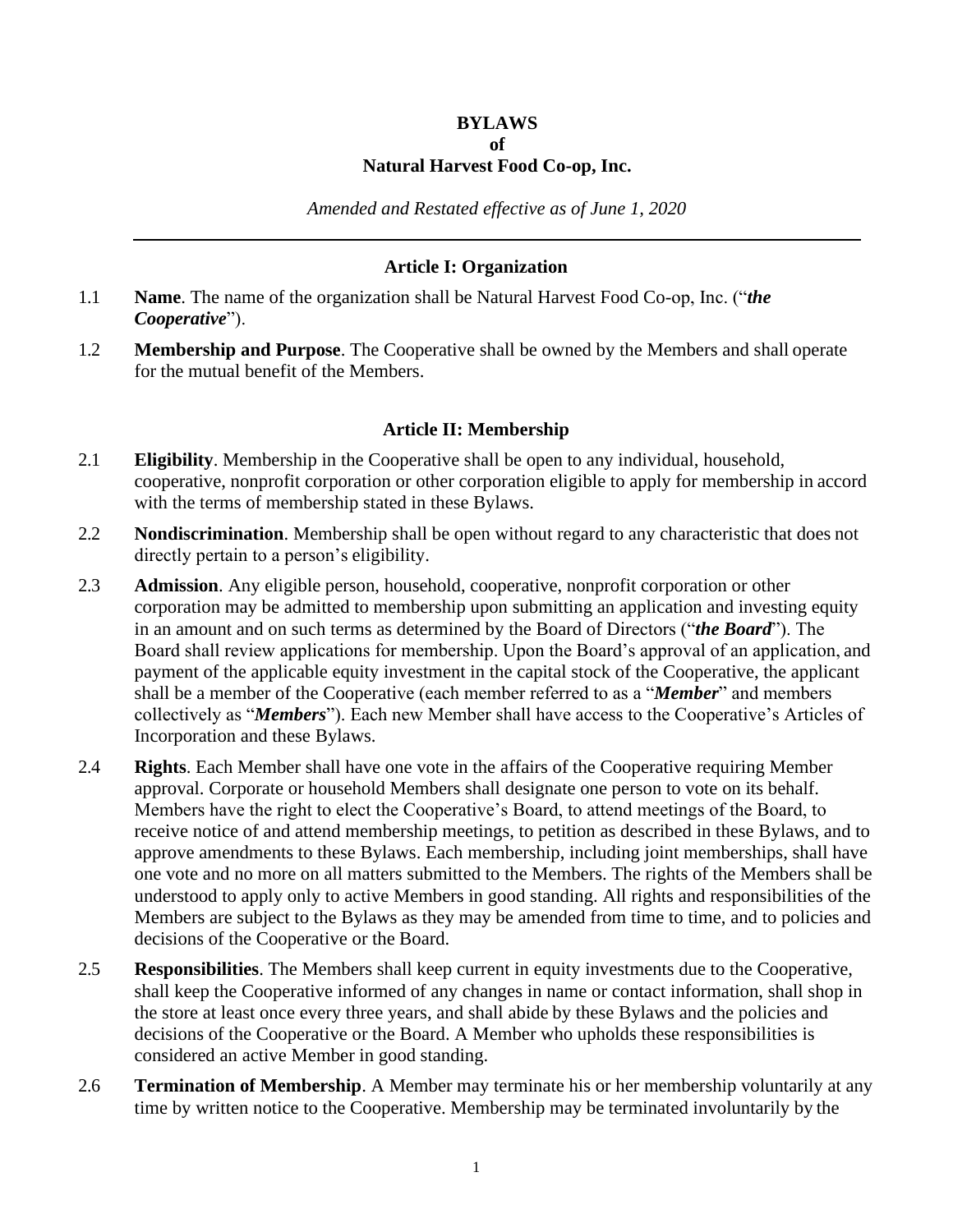Board for cause after the Member is provided fair notice of the reasons for proposed termination and has an opportunity to respond in person or in writing. Cause may include intentional or repeated violation of any provision of these Bylaws or policies, actions that will impede the Cooperative from accomplishing its purposes, actions or threats that adversely affect the interests of the Cooperative, the Members or its employees, willful obstruction of any lawful purpose or activity of the Cooperative, or breach of any contract with the Cooperative. A Member whose membership has been terminated has thirty (30) days in which to appeal the Board's decision; the Member shall notify the Secretary of the Board and the item will be placed on the agenda of the next Board meeting. A Member who fails to provide current contact information to the Cooperative or fails to patronize the Cooperative within three years may be deemed to have voluntarily terminated such Member's membership.

- 2.7 **Return of Equity**. Upon the termination of membership for any reason, the Cooperative shall purchase such Member's shares of capital stock in the Cooperative by tendering to the Member (or such Member's heir or successors as applicable) the price paid for such shares, together with any cash portion of a patronage dividend due or unpaid, less any indebtedness owed by the Member to the Cooperative. The Cooperative's repurchase of a Member's shares of capital stock shall be subject to the Board's reasonable discretion to determine the terms of repurchase. In any event, upon termination of membership in the Cooperative, the Member's voting shares of capital stock shall be canceled and such Member shall no longer have voting rights in the Cooperative.
- 2.8 **Unclaimed Property.** If a Member voluntary or involuntarily terminates membership in the Cooperative, and fails to inform the Cooperative of such Member's mailing address, then such Member's equity and any patronage dividend amount allocated to such Member will be forfeited by the Member to the Cooperative. The Member's right to unclaimed property held by the Cooperative is extinguished when the Cooperative disburses the property to a tax-exempt organization if (i) the Cooperative mails notice to the last known address of the Member shown on the records of the Cooperative indicating that such payment for such unclaimed property is available; or (ii) the Cooperative publishes such notice in its official publication.
- 2.9 **Non transferability**. Membership rights and Member equity may not be transferred in any manner without prior written approval of the Board.

# **Article III: Member Meetings**

- 3.1 **Annual Meeting**. An annual meeting of the Members shall be held each year at a time and place to be determined by the Board. The purpose of such meetings shall be to hear reports on operations and finances, to review issues that vitally affect the Cooperative, to elect Directors whose terms are ending, and to transact such other business as may properly come before the meeting.
- 3.2 **Special Meetings**. Special meetings of the Members may be called by the Board, either by a majority vote of the Board or in response to a written petition of twenty percent (20%) of the active Members. Notice of special meetings shall be issued to Members. In the case of a petition, notice of the special meeting will be issued within ten (10) days after a presentation of the petition to the Board. Such meeting must be held by thirty (30) days after the date of presentation of the petition. No business shall be conducted at that special meeting except that specified in the notice of meeting. Decisions made at any special meeting are advisory only.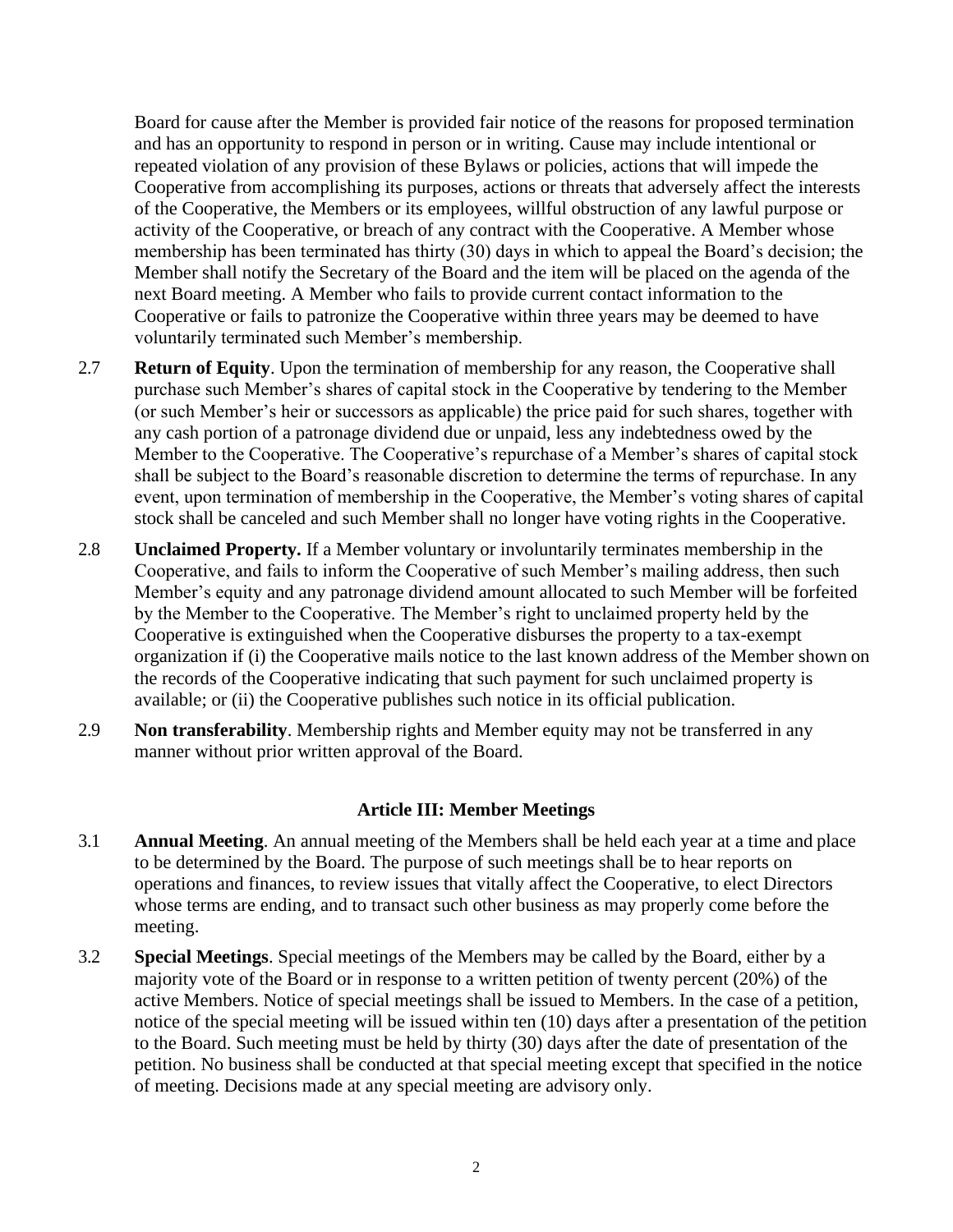- 3.3 **Notice of Meetings**. The secretary shall provide the Members notice of the date, time, place, and purpose of each meeting of the Members by publication in a magazine or newsletter regularly published by or on behalf of the Cooperative and circulated generally among the Members at least two (2) weeks before the date of the meeting, or by mailing (by U.S. mail) to each Member at such Member's last known address not less than fifteen (15) days prior to the date of the meeting. After mailing special or regular Member meeting notices, the secretary shall execute a certificate containing a correct copy of the mailed or published notice, the date of the notice, and a statement that the notice was mailed or published in accordance with Minnesota law. This notice shall be made a part of the record of the Member meeting.
- 3.4 **Voting**. The Board may authorize voting by mail and/or by electronic means on all matters that the Members are entitled to vote. The secretary shall provide the Members with notice of the vote by publication in a magazine or newsletter regularly published by or on behalf of the Cooperative and circulated generally among the Members at least two (2) weeks before the end of the voting period, or by mailing (by U.S. mail) to each Member at such Member's last known address, not less than fifteen (15) days prior to the end of the voting period. Unless otherwise stated in the Articles of Incorporation, or these Bylaws, or required by law, all questions shall be decided by a vote of a majority of the Members voting thereon. Proxy voting is not allowed.
- 3.5 **Quorum**. At any meeting of the Members, or for any vote of the Members, a quorum necessary for decision-making shall be ten percent (10%) of the total number of the Members, except when membership exceeds 500 Members, then fifty (50) Members shall constitute a quorum.
- 3.6 **Presiding Officer**. The President of the Board of Directors or his/her designee shall preside at all meetings of the Cooperative's Members or its Directors.

# **ARTICLE IV: Board of Directors**

- 4.1 **Number, Eligibility, and Powers**. The Board shall be composed of nine (9) Directors, elected by the Members annually as prescribed by the Board. Every Director shall be a Member in good standing of the Cooperative. Only one individual from a household or corporation shall be eligible to be elected to the Board at a time. Except for matters for which Member voting is required, the Board shall have full power to govern the Cooperative, including, but not limited to, hiring the General Manager and evaluating the performance of the General Manager; establishing compensation, if any, for the Board; and assuring that the mission of the Cooperative is carried out.
- 4.2 **Audits**. The Board of Directors shall examine all accounts and financial statements at its regular meetings. In addition, the Board may require an audit of the activities of the Cooperative by a Certified Public Accountant. The frequency of such audits will be decided by the Board of Directors. A report of such audit will be submitted to the Members at their annual meeting in printed form and shall contain at least a balance sheet and income and expense statement.
- 4.3 **Terms and Elections**. Elections shall occur annually, in a manner prescribed by the Board. Directors shall serve a term of three (3) years and shall serve staggered terms so that approximately one-third (1/3) of the Board is elected each year. No Director may serve more than nine consecutive years or three consecutive terms. No employee may run for or serve on the board while employed at the Cooperative and for a period of one (1) year after such employment terminates.
- 4.4 **Vacancies**. The Board may fill any vacancy in the Board by appointing another Member to serve on the Board until the next regular or special meeting of the Members. At such next regular or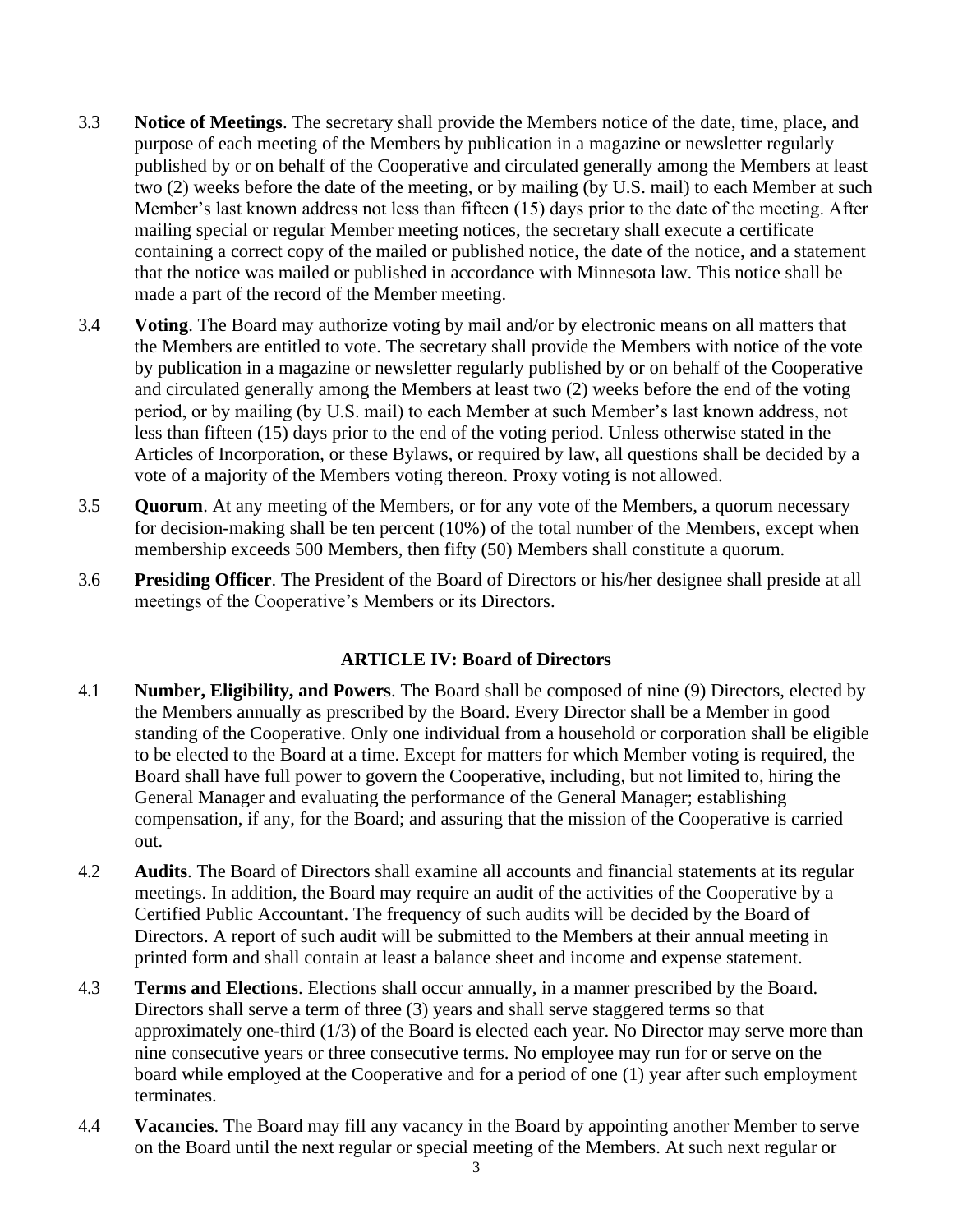special meeting, the Members must elect a Member to serve the unexpired term of the vacant Director.

- 4.5 **Removal**. A Director may be removed by decision of two-thirds (2/3) of the remaining Directors for conduct contrary to the Cooperative or failure to follow Board policies. The Members may remove a Director at a Members' meeting for cause related to the duties of the position and fill the vacancy caused by such removal.
- 4.6 **Board Meetings**. The Board shall hold regular and special meetings at such time and place the Board determines appropriate. The secretary shall provide notice to each Director of the time and place of all meetings sent by U.S. mail or communicated electronically. Meetings shall be open to all Members, unless the Board decides to go into executive session regarding confidential or proprietary matters, including (i) discussions of personal matters, compensation issues, labor negotiations, billing and credit information, or issues that may tend to prejudice the reputation of an individual; (ii) discussions of threatened or pending litigation, issues subject to an attorneyclient privilege, or other legal information, the knowledge of which may have an adverse effect on the Cooperative's legal position; or (iii) discussions or disclosures of information that, if discussed in an open meeting, would result in impairment of the Cooperative's competitive or financial position, interfere with a business opportunity, or reveal proprietary information.
- 4.7 **Action Without a Meeting**. Any action required or permitted to be taken at a meeting of the Board may be taken by written action affirmed by all of the Directors, which may be communicated electronically. The action is effective when affirmed by all of the Directors, unless a different effective date is provided in the action.
- 4.8 **Quorum**. A quorum of the Board shall consist of a majority of the Directors. A majority vote of a quorum of the Board shall decide all questions, except where a greater vote is required by the Articles of Incorporation, these Bylaws, or law.
- 4.9 **Conflicts of Interest**. Directors shall have an ongoing obligation to disclose their actual or potential conflicts of interest in any matter under consideration by the Board. Directors having such a conflict shall absent themselves from discussion and decision of the matter unless otherwise determined by the Board. No employee of the Cooperative may serve on the Board
- 4.10 **Officers**. The Board shall elect a president, a vice president, a secretary, a treasurer, and any additional officers the Board deems necessary for the effective conduct of Board business. The election of board officers will occur annually. The powers and duties of each officer shall be determined by the Board of Directors. The only employee officer of the cooperative shall be the General Manager who shall be responsible for the daily business operations of the cooperative under and subject to the Directors. The Members may remove an officer at a Member meeting for cause related to the duties of the position of the officer and fill the vacancy caused by the removal.
- 4.11 **Indemnification**. The Cooperative shall indemnify and reimburse each present, past, and future Director for any claim or liability (including expenses and attorney's fees actually and reasonably incurred in connection therewith) to which such person may become subject by reason of being a Director. Such indemnification shall be made only if it is determined by the Board that the Director acted in good faith in the reasonable belief that his or her action was in the best interests of the Cooperative, or as otherwise allowed by law.